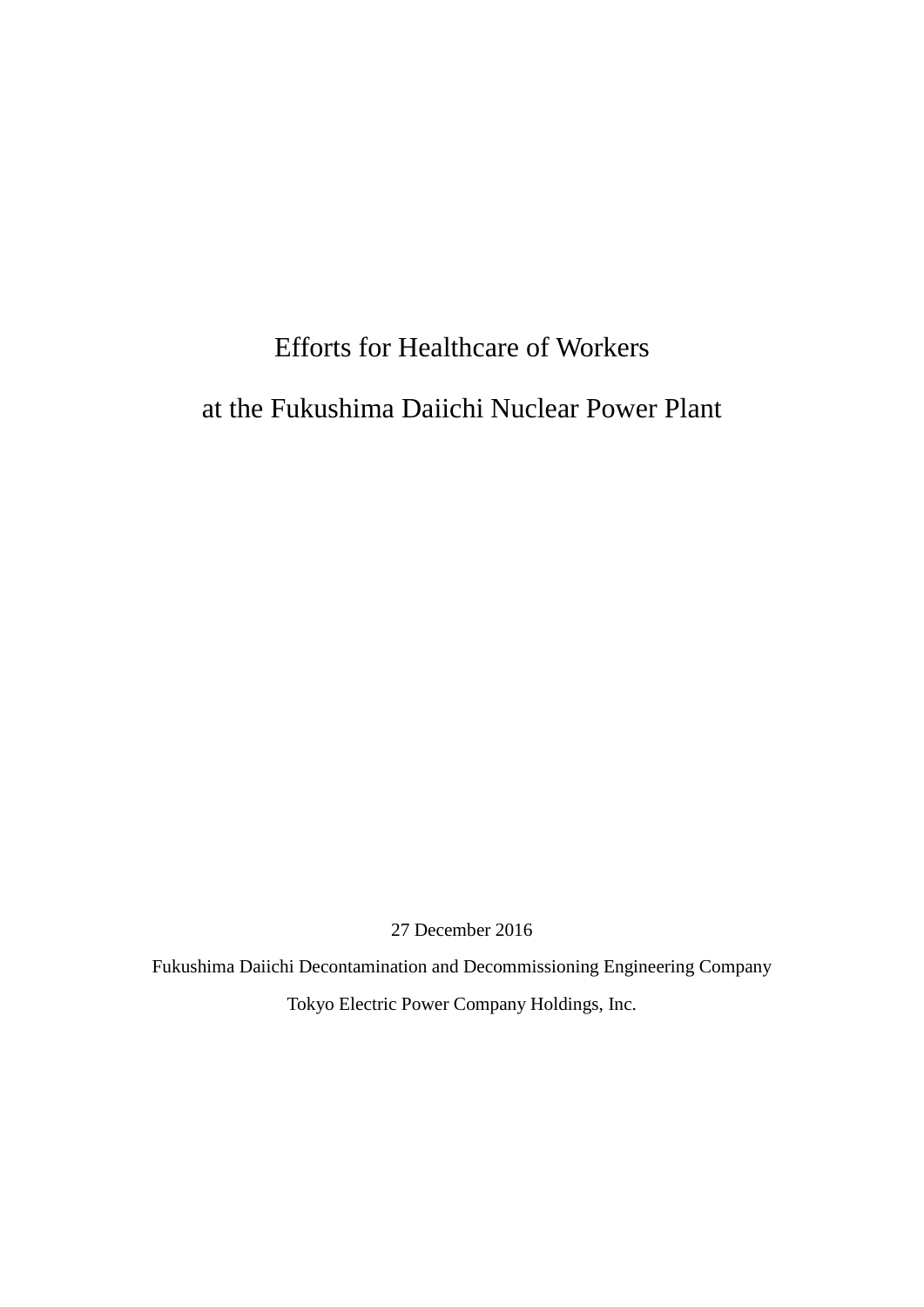## Table of Contents

| 1. | Introduction                                                                | 1  |  |  |  |
|----|-----------------------------------------------------------------------------|----|--|--|--|
| 2. | <b>Efforts for Healthcare</b>                                               |    |  |  |  |
|    | Healthcare Measures Specified by the Guidelines<br>(1)                      | 2  |  |  |  |
|    | <b>Specific Objectives</b><br>(2)                                           | 3  |  |  |  |
|    | <b>Survey of Current Status</b><br>(3)                                      | 3  |  |  |  |
|    | Establishment of the Structure Toward Achieving the Specific<br>(4)<br>Goal | 5  |  |  |  |
| 3. | <b>Result of Management Status Report</b>                                   | 6  |  |  |  |
|    | <b>Status of Medical Examination and Results</b><br>(1)                     | 7  |  |  |  |
|    | Status of Support Provided to Workers Diagnosed with<br>(2)                 |    |  |  |  |
|    | "Thorough Examination Required"                                             | 7  |  |  |  |
|    | Overview<br>(3)                                                             | 8  |  |  |  |
| 4. | Summary                                                                     | 9  |  |  |  |
|    |                                                                             |    |  |  |  |
|    | "Result of Current Status Survey on Healthcare"<br>Annex-1                  | 11 |  |  |  |
|    | "Report Form from Principal employer to Us (Standard)"<br>Annex-2           | 13 |  |  |  |
|    | "Result of Summary from Management Status Report of<br>Annex-3              |    |  |  |  |
|    | the Second Quarter (July - September) Concerning Medical                    |    |  |  |  |
|    | Examination"                                                                | 14 |  |  |  |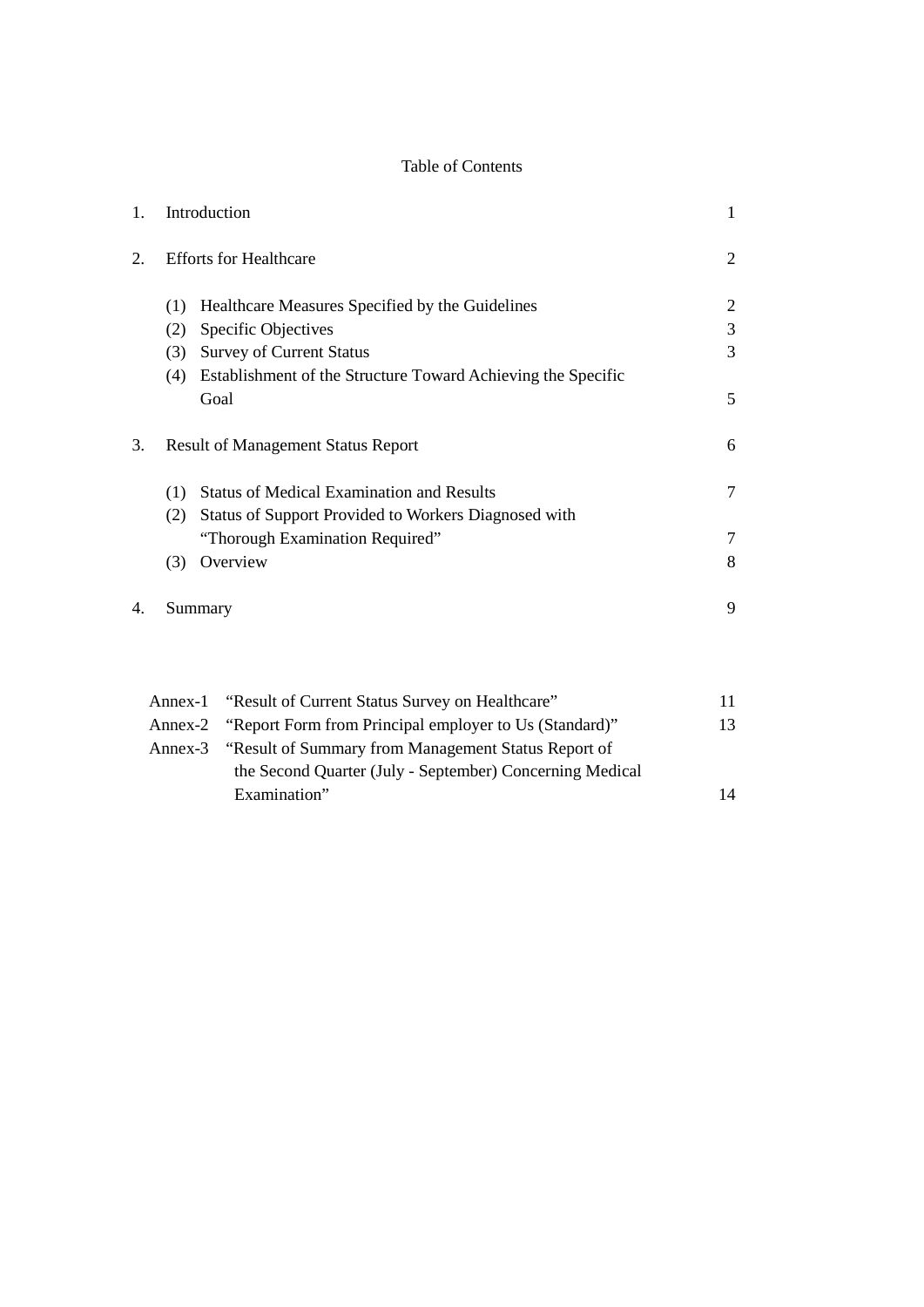#### 1. Introduction

The notification from Ministry of Health, Labour and Welfare (hereinafter referred to as the MHLW), "Guidelines on Industrial Safety and Health Management at the TEPCO Fukushima Daiichi Nuclear Power Plant" (Labour Standards Bureau Notification No. 0826-1, 26 August 2015, [hereinafter referred to as the guidelines]), referring to healthcare measures for workers at the Fukushima Daiichi Nuclear Power Plant, mandated that the Plant Director and principal employer provide required instructions and support not only for their own workers but also for relevant subcontractors so that they can appropriately conduct healthcare measures. Following the release of the guidelines, we again received a demand from the Fukushima Labour Bureau to ensure the state of implementation specified items by the guidelines, to review the implementation system and determine if any improvement should be made, and to provide required instructions and support for principal employers and relevant subcontractors.

To meet the requirement specified by the guidelines, we sought advice on specific objectives (described later) from the expert organization, the University of Occupational and Environmental Health, Japan, to meet the required issues and took action to achieve these objectives accordingly.

First, we conducted a survey of the current status of each principal employer undertaking work at the Fukushima Daiichi Nuclear Power Plant concerning their involvement (e.g. extent of understanding) in healthcare of their relevant subcontractors. The survey showed that not all principal employers currently knew their relevant subcontractors' healthcare situation.

Then, we proceeded to discuss a system to understand the management status of each principal employer, at the same time as requesting that they establish a system to achieve the objectives by clearly stating them. Additionally, when surveying the current status of each principal employer and then checking the progress in establishing the requested system, we conducted an individual interview with each principal employer to establish effective measures suitable to their situation, as well as to assess the situation and problems of each individual company.

Furthermore, during this process of discussion, we received support from the University of Occupational and Environmental Health as needed, such as lectures for each principal employer and instructions for responses to each problem presented at the interviews.

As the systems were established and ready for each principal employer by August 2016, we requested that they start operating the system. We now have the first reports from each principal employer on management status of medical examinations conducted during July–September 2016.

In response to the guidelines, we report the efforts for healthcare of workers and a summary of the results reported by the principal employers on management status below.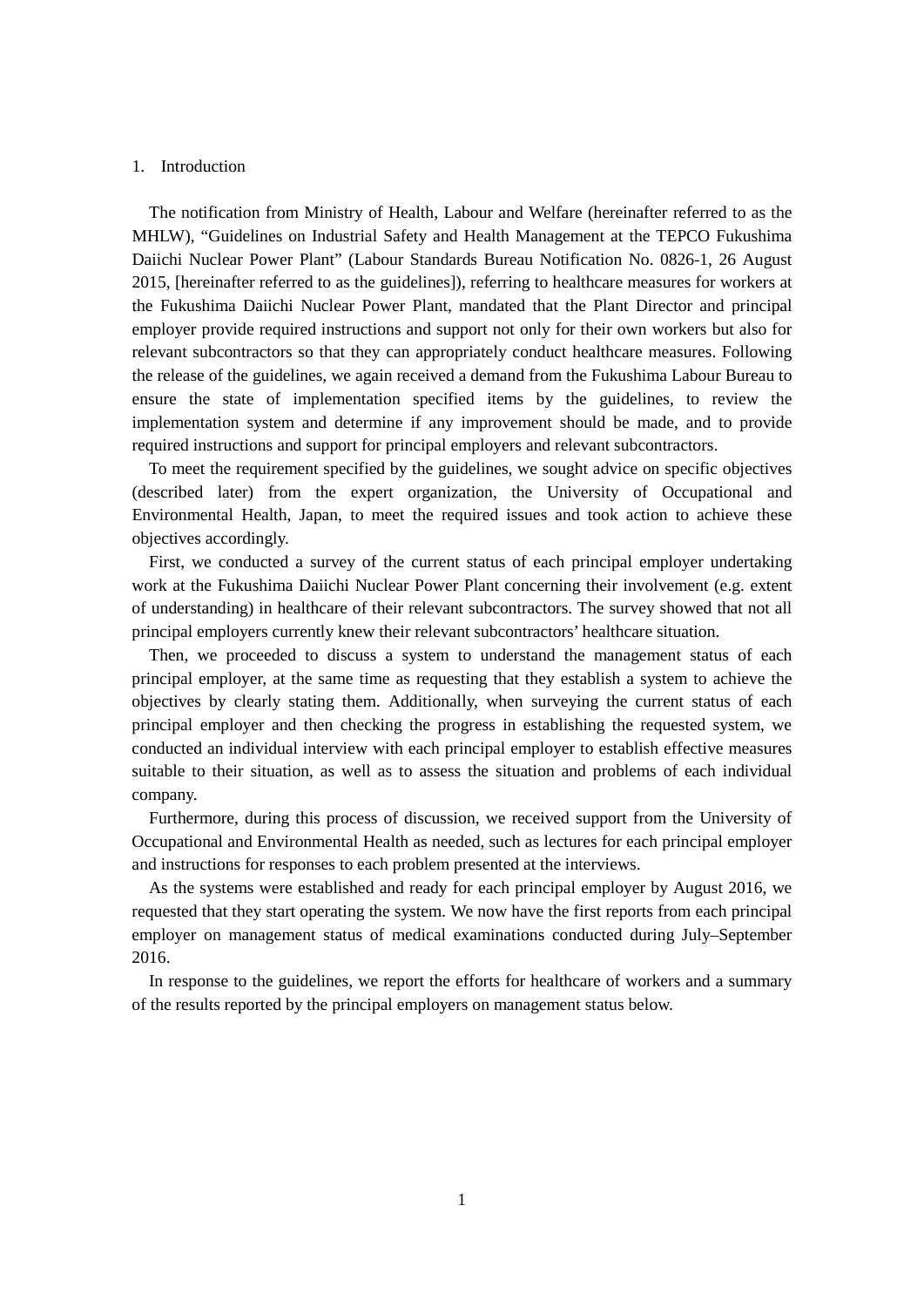- 2. Efforts for Healthcare
	- (1) Healthcare Measures Specified by the Guidelines

The guidelines specified the following as healthcare measures for workers at the Fukushima Daiichi Nuclear Power Plant.

- a. Implementation of the medical examination
- The Plant Director and principal employers should regularly provide the medical examination pursuant to the Industrial Safety and Health Act and other regulations, and the medical examination pursuant to the Ionizing Radiation Ordinance, to their workers.
- As a result of hearing opinions from a medical doctor about the results of the medical examination concerned, they should take appropriate measures for workers who were requiring consideration of their present employment, taking opinions from the medical doctor into account.
- b. Daily healthcare
- The Plant Director and principal employers should check each worker's condition before starting work daily, such as for symptoms of fever and diarrhea. In the case of poor health condition, they should urge the worker to consult a doctor.
- For workers who have engaged in work at the power plant for a long period (presumed approximately three months or more), in addition to workers recognized to be striving to maintain their health based on the results of the medical examination, they should provide health guidance by a medical doctor or public health nurse, taking the opportunity at the time of a medical examination.
- All possible measures for preservation of health should be taken for workers who were shown to have underlying diseases such as cardiac disease and cerebrovascular disease, from the results of past medical examinations and the medical history based on health survey results, existence of subjective or objective symptoms etc. by providing thorough daily checks of conditions as well as implementing health guidance.
- c. Instructions and support to relevant subcontractors
- The Plant Director and principal employers should provide required instructions and support to relevant subcontractors so that they can appropriately conduct the matters shown in a and b.

Following the guidelines, we received a notice from the Fukushima Labour Bureau ["Reinforcing Measure to Prevent Occupational Injury and Diseases in Decommissioning Work at the Fukushima Daiichi Nuclear Power Plant, etc (re-request)." Fukushima Labour Standards Bureau Notification 0915 No.1, 15 September 2015] requesting us from the same perspective to review the implementation status of above mentioned b and c of the guidelines in our company, principal employers and relevant subcontractors. They also requested that we review the implemented system to determine if any improvement should be made, and to provide required instruction and support for principal employers and relevant subcontractors.

Because we confirmed from the interview with some principal employers that some companies had not sufficiently understood the actual status of healthcare of their relevant subcontractors, we reported in response to the request from the Fukushima Labour Bureau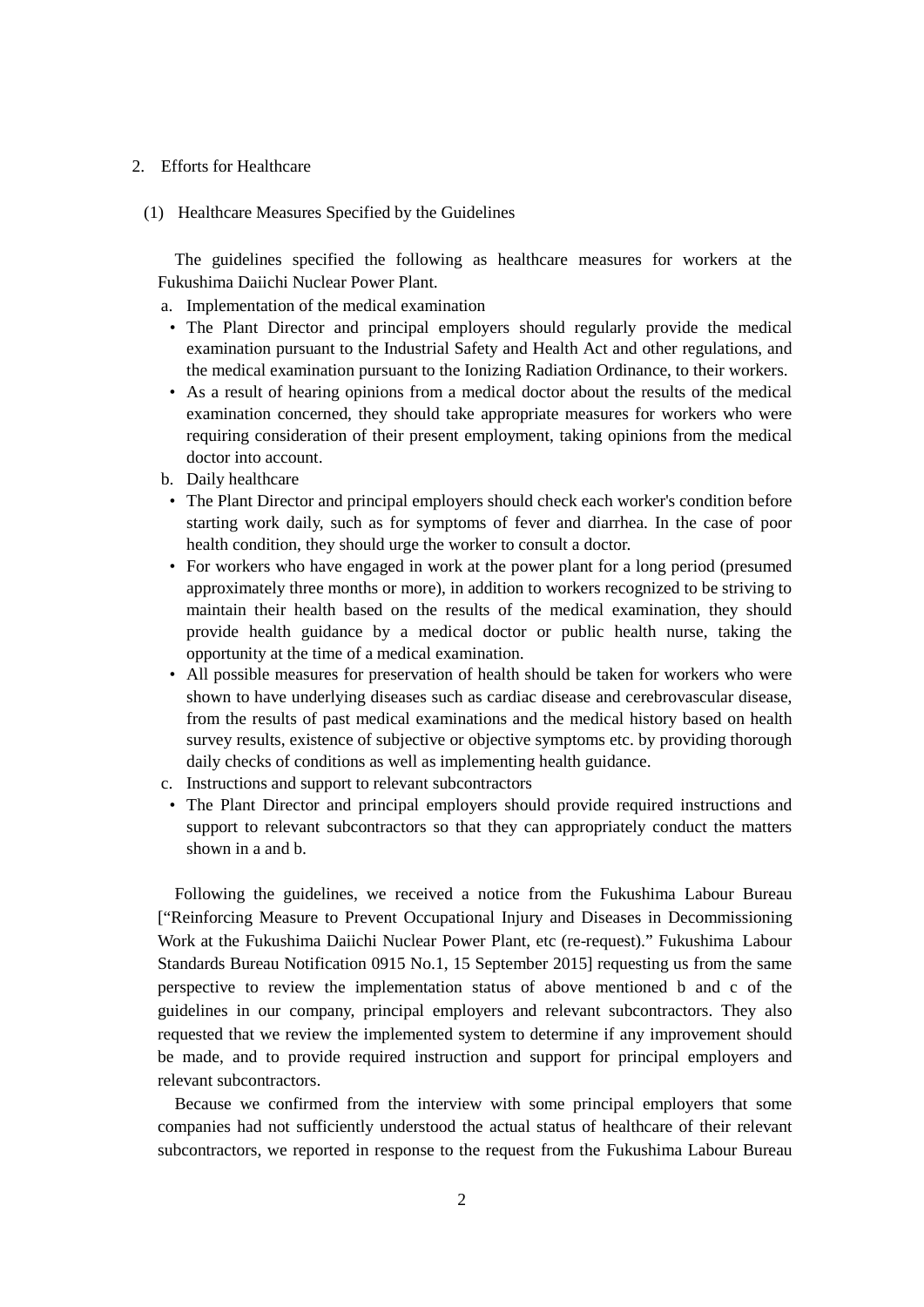that we were going to review the implementation status of the matters specified in the guidelines and provide required instructions and support to our principal employers with support from the University of Occupational and Environmental Health in future. (14 Oct 2015)

#### (2) Specific Objectives

To meet the requirements specified in the guidelines, we received the following advice from the experts at the University of Occupational and Environmental Health on specific objectives to achieve.

< The Objectives to Achieve in Response to the Guidelines >

To establish the status that TEPCO and their principal employers had implemented concerning the following on healthcare of workers of the relevant subcontractors:

- 1) To ensure that all workers receive required medical examination regularly.
- 2) To ensure the workers requiring medical treatment or thorough medical examination, as a result of medical examination, are visiting medical institutions.
- 3) To ensure the workers requiring medical treatment, after visiting a medical institution, continue to take required medical treatment at least while they are working at the Fukushima Daiichi Nuclear Power Plant.
- 4) To provide appropriate support to workers including consideration for their work based on the result of regular medical examination.
- 5) To continuously ensure and review the status of implemented measures on their work.

We set the objectives to assess the status for the above mentioned  $1$ –5) d and discuss actions to achieve these.

#### (3) Survey of Current Status

We conducted a survey of the principal employers participating in the Safety Promotion Committee (hereinafter referred to as the "SPC") of the Fukushima Daiichi Nuclear Power Plant about the extent of their understanding of healthcare status of their relevant subcontractors at present and their involvement (e.g. instructions and support). The survey was conducted by answering a survey slip and attending an interview (with each individual company of principal employers) for further inquiry and confirmation of their answers in the survey slip. A summary of the survey method and results is shown below.

< Survey Method >

- 
- Subjects : The principal employers, 45 offices of 42 companies
- Survey period and method : From 25 February to 8 April; answer to survey slip and interview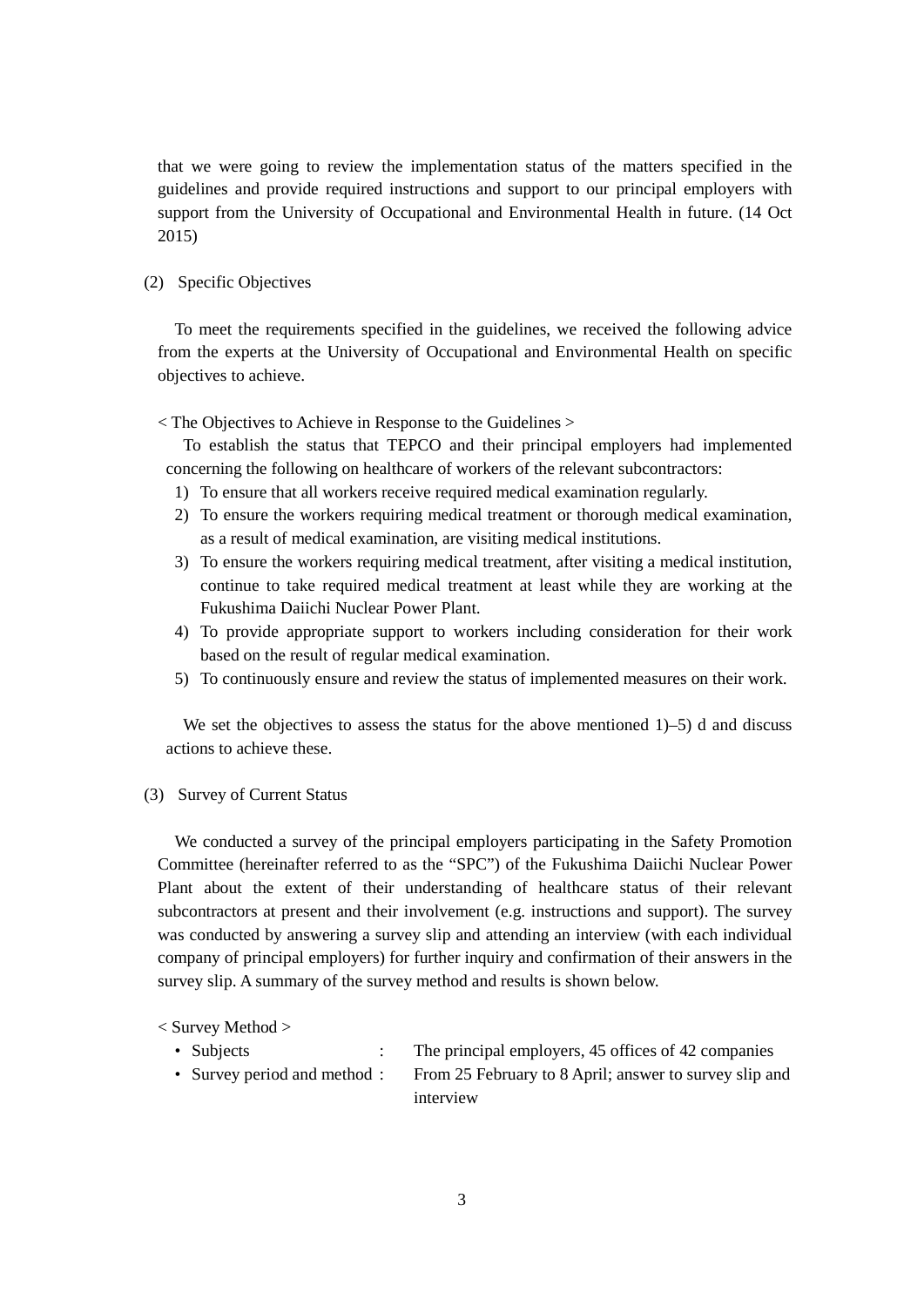< Summary of Survey Results >

Among the above subjects, 41 offices (38 companies) of the principal employers had relevant subcontractors. We counted answers from 41 offices excluding those without a relevant subcontractor.

- The survey of the principal employers concerning their checking of medical examination results for workers of their relevant subcontractors showed that all principal employers were checking the results (general medical examination and ionizing radiation medical examination) using the workers' examination cards of their relevant subcontractors.
- The survey of the principal employers concerning their checking whether workers of relevant subcontractors diagnosed with "thorough examination required" and "medical treatment required" received the examination and treatment as instructed by their medical doctors showed that 29 offices (approx. 70%) were checking those as the principal employers, but were not checking all workers. (25 offices (approx. 60%) answered with "checking with all workers.") [There were 25 offices (approx. 60%) that answered "checking all workers."]

[See Annex-1]

In reference to the specific objectives shown in  $1$ –5) of (2), at the time of the survey, this result indicates that all principal employers had implemented 1), about 60% of the entire principal employers had implemented to 2), and less had implemented to more than 3).

[In reference to the specific objectives 1)–5)] (at the time of the survey)



4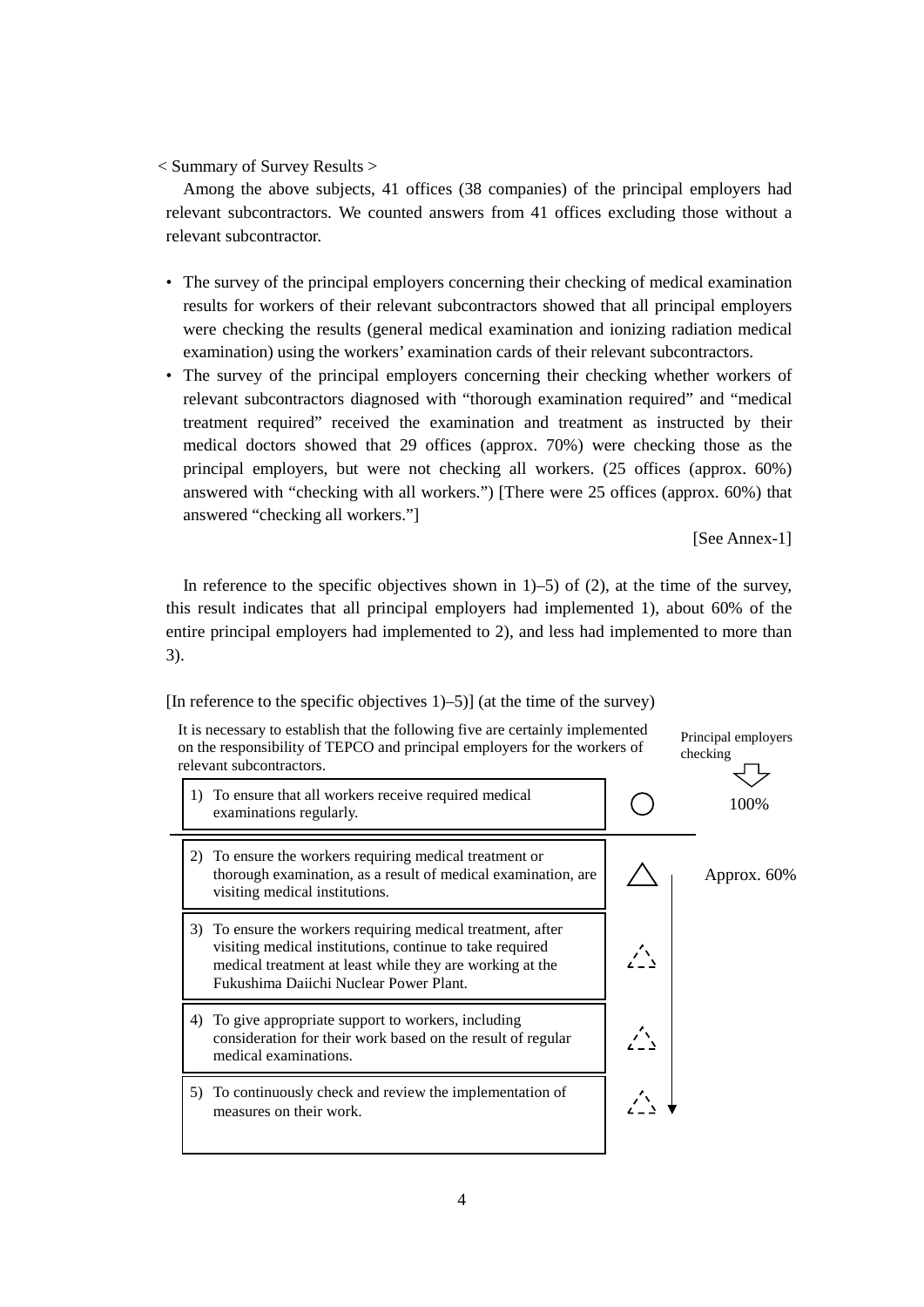#### (4) Establishment of the Structure Toward Achieving the Specific Goal

After determining the actual status by the survey, we proceeded with the principal employers to establish a structure toward the specific goal described in (2).

Specifically, this was to establish a system to confirm that the workers of relevant subcontractors diagnosed with "thorough examination required," "treatment required," and "continuous treatment required" as a result of general medical examination and ionizing radiation medical examination were "2) visiting medical institutions" and "followed up by 3) to 5)."

We stated the objectives, and requested that each principal employer establish a system to achieve them and successively start operating the system, at the SPC on 28 April 2016. Because the situation such as the number of relevant subcontractors, actual situation of operation at the power plant, and the method of healthcare management differed for each principal employer, we did not designate one particular method but requested they establish a practical system that suited each company's situation. At the same time, we started reviewing a system to assess the status of management at the principal employers.

After a period for each principal employer to create their own system, we interviewed each principal employer individually during June–mid July to assess the status of establishing, operating, or reviewing of the system at each company.

As a result, we confirmed that either the system had been established and was operating or was being established and would be operating as soon as mid-July. Consequently, we requested that each principal employer submit a quarterly report on their management status to us, as well as asking them to start operating the system they had established at the SPC, on 21 July. Furthermore, we confirmed that those in the process of establishing a system at the time of interview had completed their system by the end of August.

We requested they submit the contents of the management report in the standard form shown in Annex-2 as follows: the number of workers who underwent medical examination at the principal employers and relevant subcontractors; the number of workers diagnosed with "thorough examination required," "treatment required," and "continuous treatment required" among them; and the number of workers with the status of "A (Completed visit to medical institution and consideration of the present measures for employment by the employer) ," "B (Currently in process) ," or "C (Not visited medical institution after the instruction)" as support provided to them. We also requested that they report in different quarters on the status of support provided so that the cases of "thorough examination required" are reported in the current quarter, and the cases of "medical treatment required" and "continuous medical treatment required" are reported after the second quarter (six months later).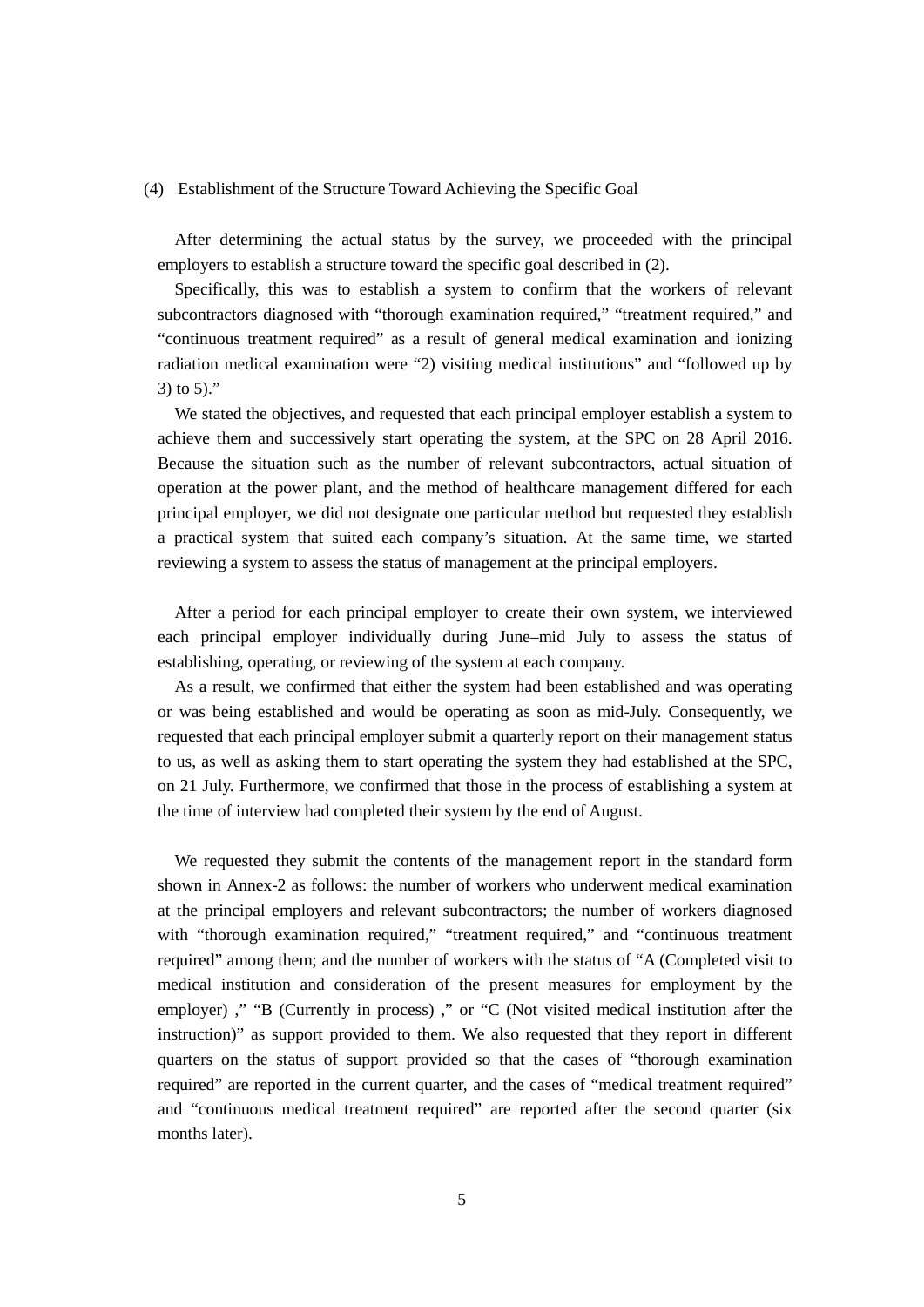The form was used to assess the management status for each principal employer and, although we requested them to use the form in Annex-2 as the standard, they could use a substitute form if it meets the objectives of the standard form. [See Annex-2]

As the initial report, we requested they submit the report on the status of those who were diagnosed with "thorough examination required" and the status of support provided to them in the second quarter (July–September) by the end of November.

Although the report is requested quarterly because the system is newly implemented, the frequency will be reviewed in future depending on its establishment status.

We received much support from the University of Occupational and Environmental Health for the series of actions from achieving the abovementioned system to beginning its operation. Specifically, the support included giving lectures on the purpose of the issues specified by the guidelines, importance of healthcare and management method to achieve the objectives (January, April, July, and October), and instructions concerning the problems presented by each company.

Furthermore, the MHLW opened the "Health Support Consultation Desk for Decommissioning Workers" on 8 July 2016 to provide once-weekly health consultation to workers and advice to the operators on healthcare support for their workers at places with easy access for the workers at the site of the power plant and J-Village. We promoted this by providing information at places (e.g. by distributing posters and flyers, and uploading information to the website for workers) that can be used for the systems we were implementing.

#### 3. Result of Management Status Report

We received the reports on the healthcare status of the medical examinations for July– September, which was the first quarter following the efforts at each principal employer being initiated, by the deadline at the end of November and summarized the results. We summarized these reports from the principal employers participating in the SPC as of April 2016, when we started discussing this action. The results are shown below.

< Contents of the Reports Requested from Each Principal Employer >

Number of workers below by principal employer and relevant subcontractor

- Number of workers who took the medical examination during July–September.
- Among them, number of workers diagnosed with "thorough examination required," "treatment required," or "continuous treatment required."
- Status of support provided to those who were diagnosed with "thorough examination required." (Classified into A: Completed visit to medical institution and consideration of the present measures for employment by the employer, B: Currently in process, C: Not visited medical institution after the instruction).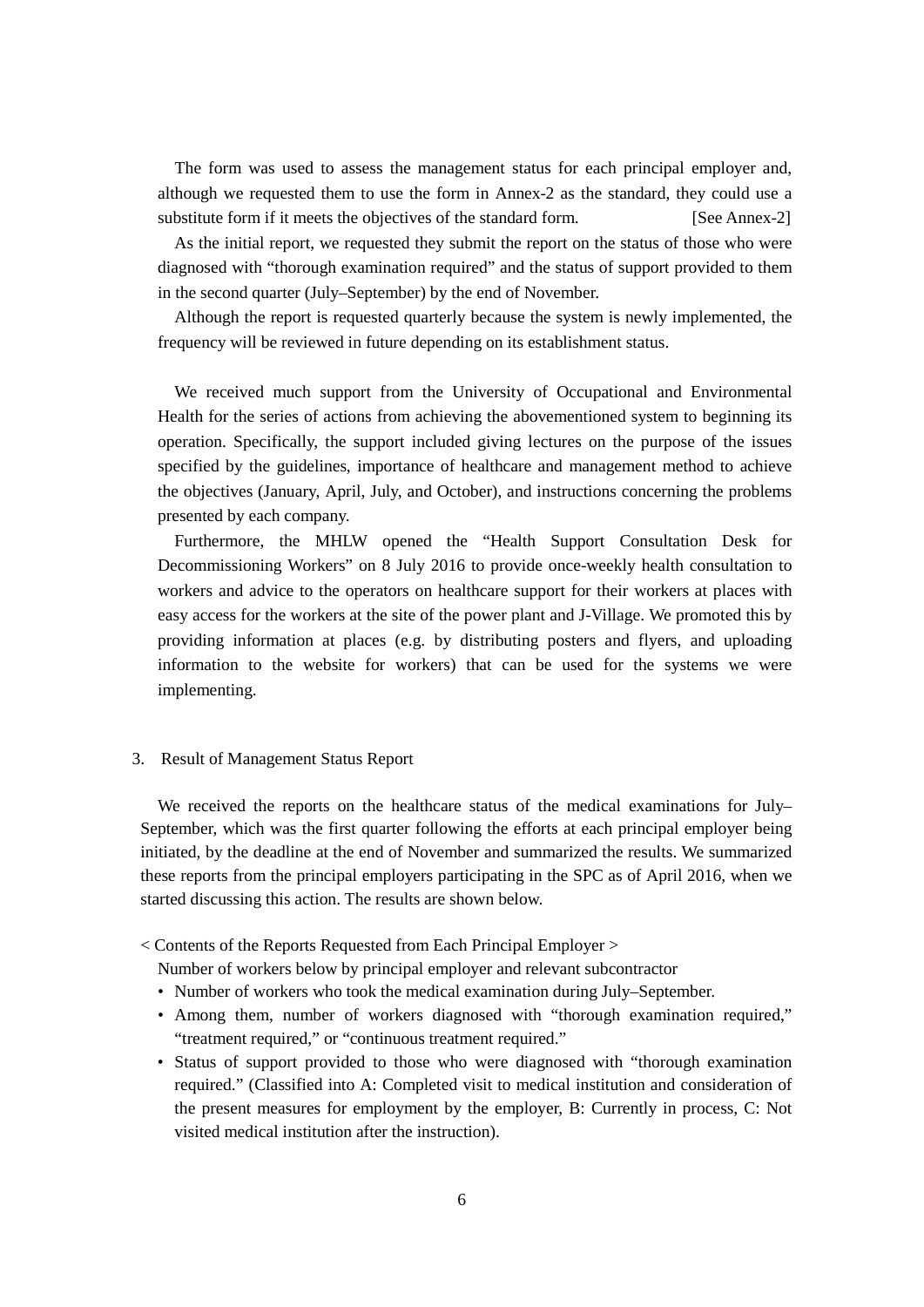< Subjects of Result Summary >

• Subjects: Principal employers 44 offices (41 companies)\*

\* One of the 42 companies included at the time of the survey was excluded as they had finished their work.

#### (1) Status of Medical Examination and Results

A total of 4762 workers had a medical examination, and 1139 were diagnosed with "thorough examination required," "treatment required," or "continuous treatment required," representing 24% of workers who had a medical examination. Among these, 269 (6%) were diagnosed with "thorough examination required."

There was no significant difference in the proportionate breakdown in diagnoses between principal employers and relevant subcontractors.

(2) Status of Support Provided to Workers Diagnosed with "Thorough Examination Required"

In the reports from each principal employer on healthcare status, we requested that they report the support provided to those who were diagnosed with "thorough examination required" as a result of medical examinations given in the second quarter (July–September). Specifically, the number of workers in each support of "A: Completed visit to medical institution and consideration of the present measures for employment by the employer" "B: Currently in process," and "C: Not visited medical institution after the instruction" among those diagnosed with "thorough examination required."

The results from the summary reports by each principal employer on the number of workers diagnosed with "thorough examination required" and the number provided with each type of support are shown below.

- The number of workers diagnosed with "thorough examination required" 269 Provided Support: A "Completed visit to medical institution and consideration of
	- the present measures for employment by the employer" 150
	- B "Currently in process" 62
	- C "Not visited medical institution after the instruction" 57

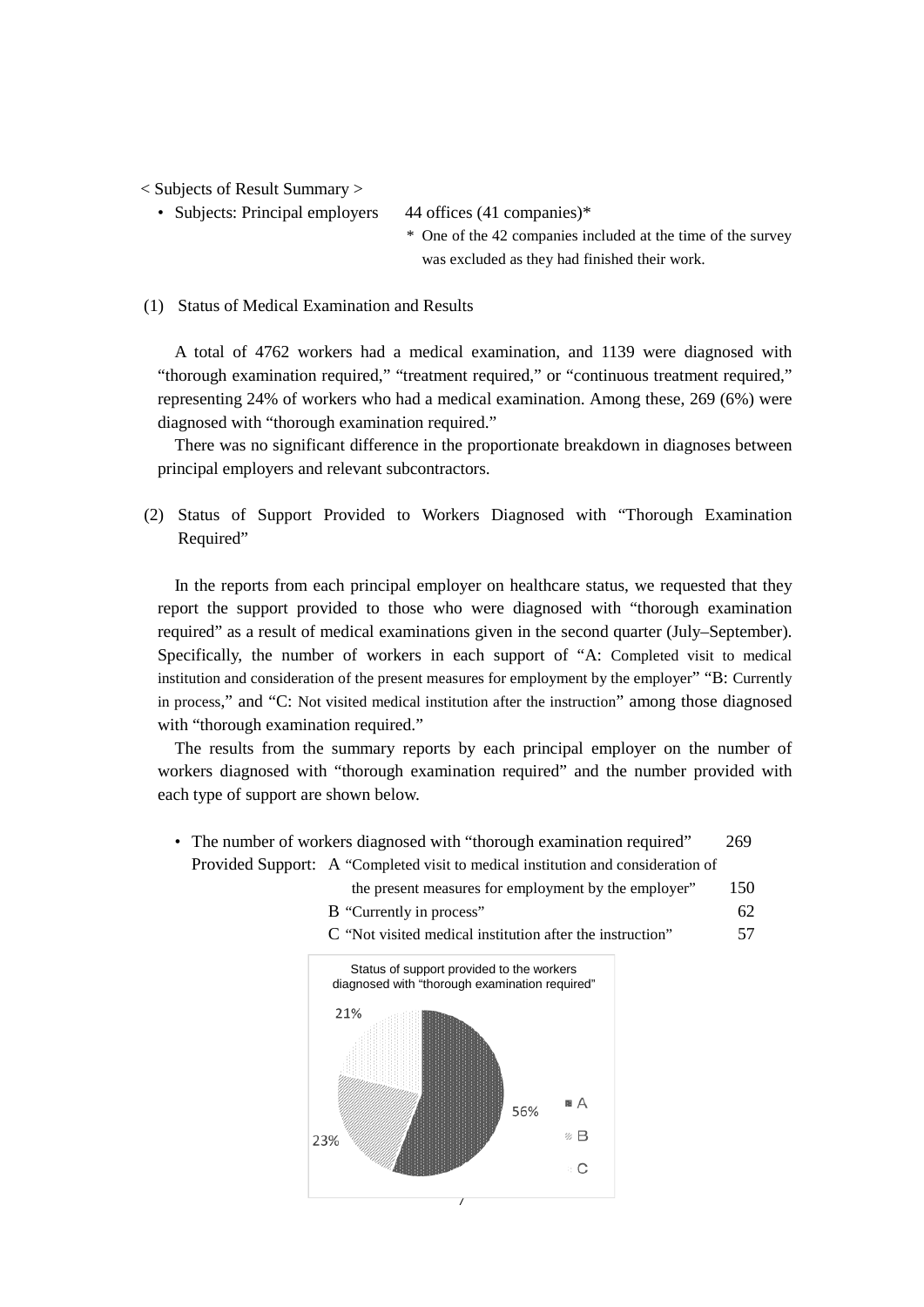Concerning the support provided to workers diagnosed with "thorough examination required" included in this report, 56% of this number were in the status of "completed visit to medical institution and been given consideration of the present measures for employment by the employer" (answer A) as of the receipt of the reports, and the percentage when including those in the process of shortly completing the support (answer B) was about 80%.

This result indicates that each company was in the status of instruction and management being appropriately implemented by their company and principal employers under the system established. Furthermore, because there was no significant difference in the summaries provided by workers of the principal employers and the relevant subcontractors, the workers of relevant subcontractors were receiving appropriate management.

Although there were 21% who answered as "C: Not visited medical institution after the instruction," we confirmed that there were cases in which a visit was completed after the report was received, cases in which instruction was continued, and cases in which the workers left the company, and these will be confirmed by the follow-up in the next quarter.

[See Annex-3]

#### (3) Overview

During the reporting period, each principal employer reported the implementation status of medical examinations; the number of workers diagnosed with "thorough examination required," "treatment required," and "continuous treatment required"; and the status of support provided to those who were diagnosed with "thorough examination required" by the appointed deadline. This means that each principal employer appropriately understands and manages the status of support provided to workers with diagnosis by their relevant subcontractor under the individually established systems.

In reference to the specific objectives given above, this newly created system by the principal employers enabled the establishment of the systems beyond 2), which previously constituted about 60% of the total. Furthermore, this first report compiled after implementation of the system demonstrated achievements regarding the support provided to workers diagnosed as "thorough examination required."

Reports in the third quarter (October–December) followed by the fourth quarter (January– March) will provide information on the follow-up status of workers diagnosed with "thorough examination required" and to be supported in the second quarter, and the status of support provided to those who were diagnosed with "treatment required" and "continuous treatment required." We will follow the status of workers in each quarter as described and intend to confirm the performance of the system by continuing its application.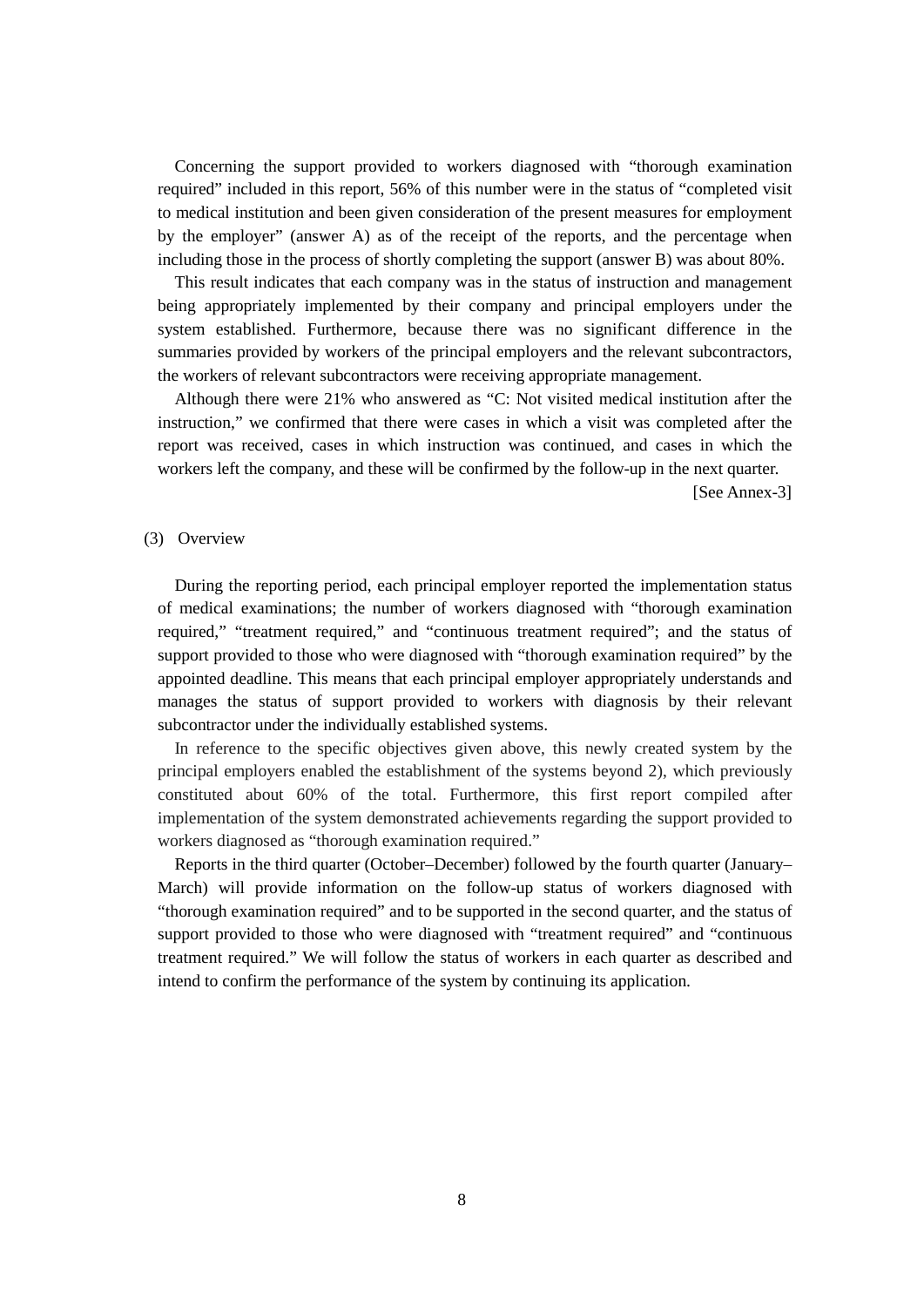[In reference to the specific objectives 1) to 5)] (concerning establishing and starting to apply the system)



#### 4. Summary

Since the guideline was released, we have set up the specific objectives and established a system with each principal employer to achieve these objectives.

We received the initial reports from each principal employer since this effort commenced on the management status of medical examinations in the second quarter (July–September). Each principal employer appropriately submitted their report by the appointed deadline, which confirmed that their individually established systems were working effectively and the status in which each principal employer understands the implementation status of not only their own workers but also of relevant subcontractors was established.

Furthermore, the status of support provided to the workers diagnosed with "thorough examination required" and included in this report had already achieved completion of a visit to a medical institution and being given consideration to the present employment for about 60% of the total number of workers diagnosed with such. Furthermore, when those who were in the process and expected to shortly complete the support were included then the percentage was about 80%. This result confirmed that each company was in the status of instruction and management being appropriately implemented by their company and principal employers under their established system.

Moreover, because the reports from the next and following quarters will provide information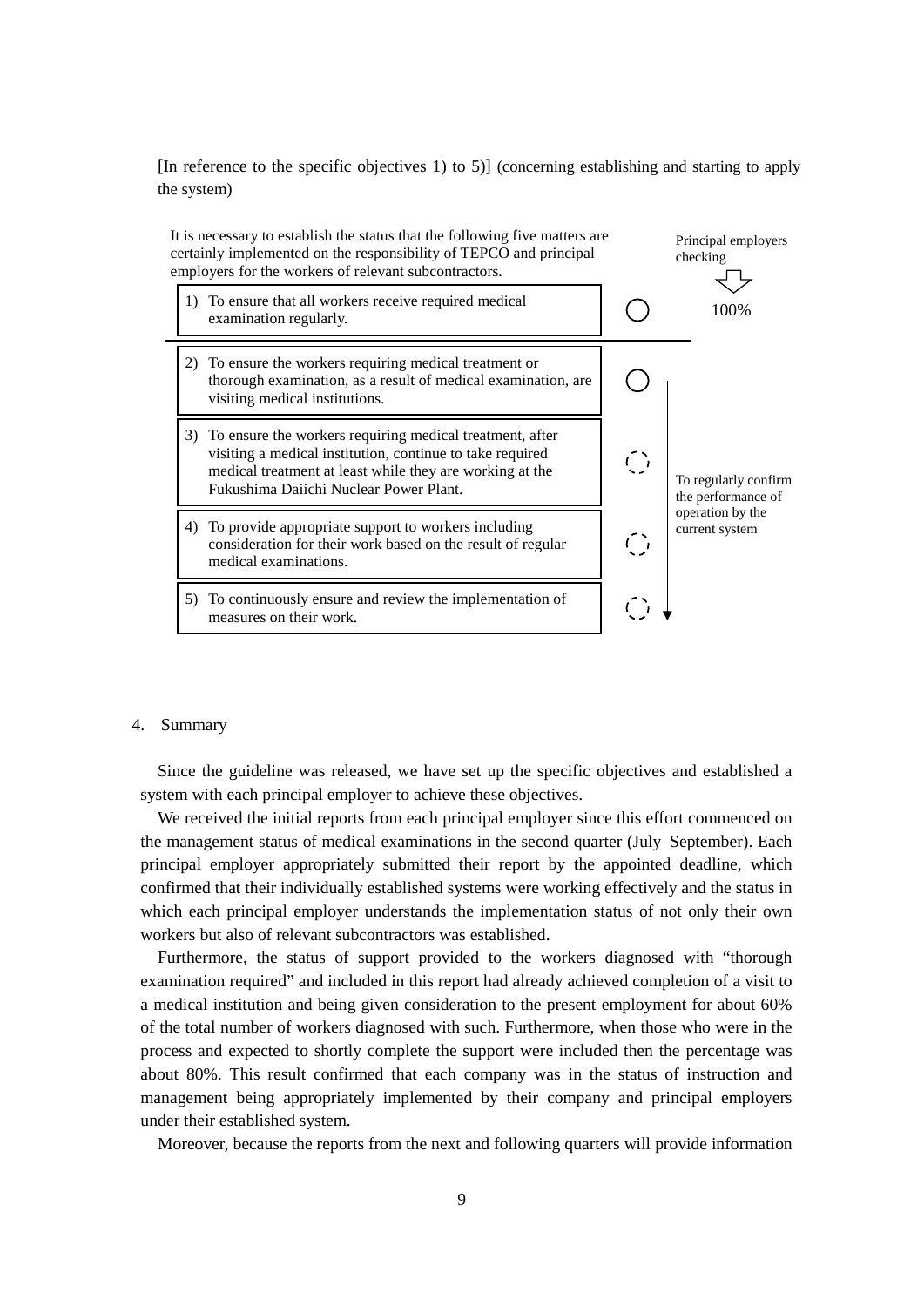on follow-up status of workers diagnosed with "thorough examination required" and yet to be supported, and the status of support provided to those diagnosed with "treatment required" and "continuous treatment required," we will continue to review the status of implementation in the same manner.

As well as continuing this effort, we intend to further improve the system including efforts to solve problems that may occur in future by sufficient communication with each principal employer.

End of Report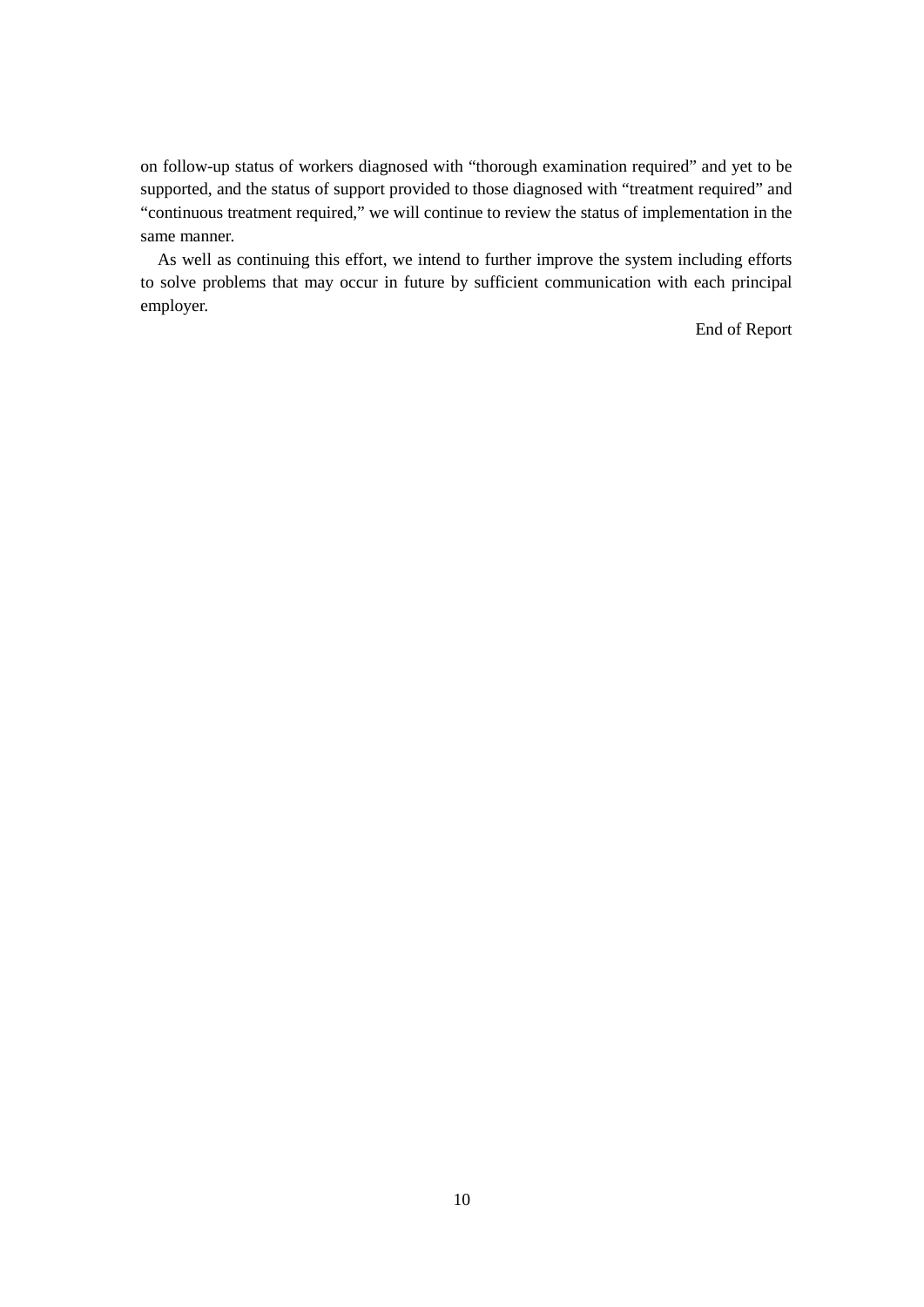Result of Current Status Survey on Healthcare

- < Survey Method, etc. >
	- Subjects : Principal employers 45 offices (42 companies)
	- Survey period and method : From 25 February to 8 April, answer to survey slip and interview
	- \* Shown below is a summary of 41 offices, excluding an office without any relevant subcontractor, from 45 offices surveyed.
- Status of principal employers checking medical examination results of workers of their relevant subcontractors



- All of the principal employers were checking the results of medical examination (general and ionizing radiation) cards of workers of their relevant subcontractors. Moreover, each principal employer answered that they were checking 100% of medical diagnoses in the results of medical examinations.
- Three offices responded that checkers of medical diagnosis were "industrial doctor, public health nurse, etc. ," and other offices responded that checkers were healthcare personnel or on-site representatives.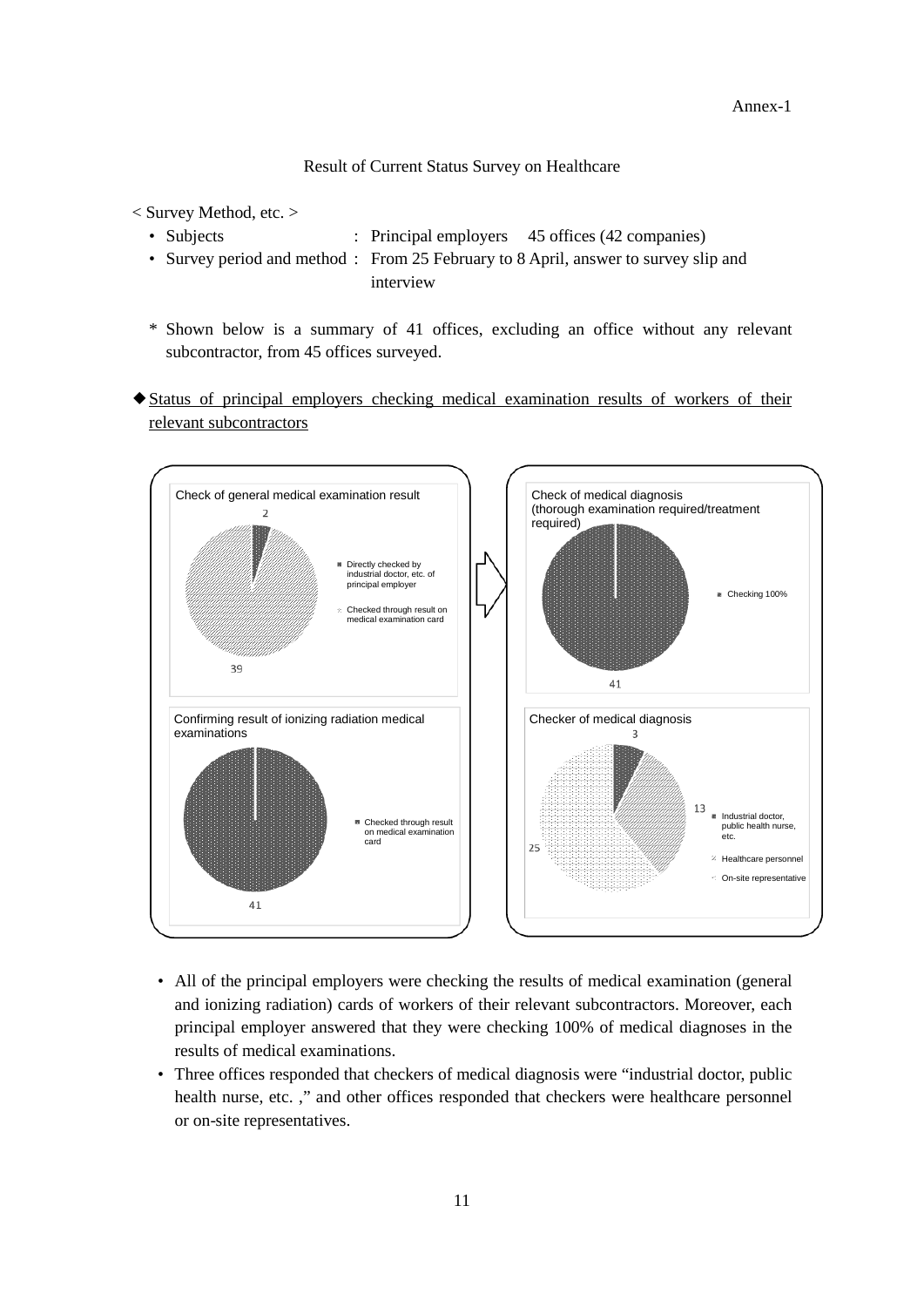Status of principal employers checking workers of their relevant subcontractors medically diagnosed with "thorough examination required" or "treatment required" are visiting medical institution, etc.

(The degree of principal employers' involvement in such workers of their relevant subcontractors)



• Concerning whether workers of relevant subcontractors who were medically diagnosed with "thorough examination required" or "treatment required," who visited medical institutions and received examination and treatment as instructed by medical doctors or not, 29 offices (approx. 70%) were checking as their principal employers. However, such workers were not always checked for their examination and treatment (25 offices (approx. 60%) answered with "checking with all workers.")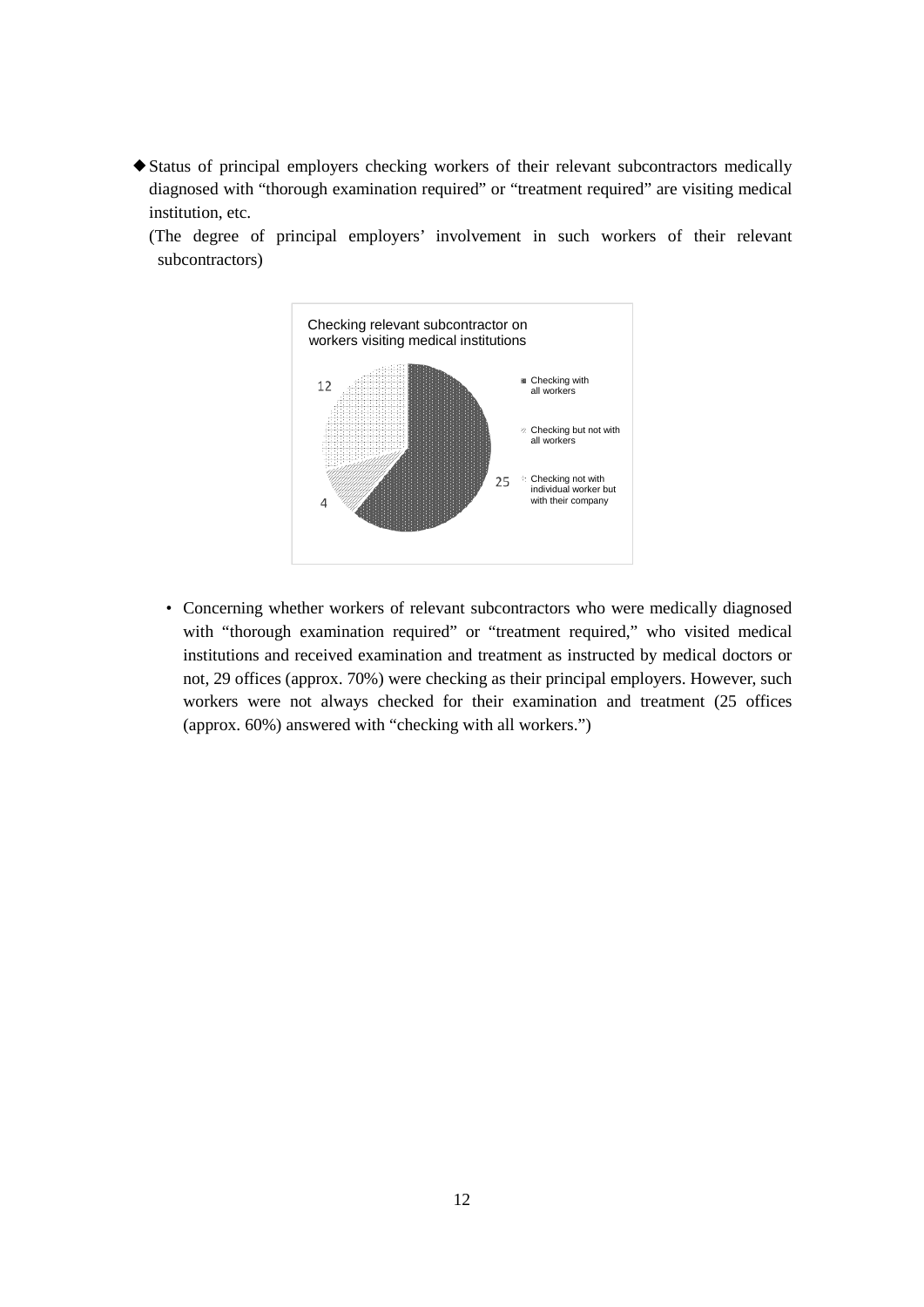## Report Form from Principal Employer to Us (Standard)

\*Pale text in the form indicates examples

|                                                                                   |                                                         | by Medical Examination (The 2nd Quarter, 2016)                                                                                                                                     |           |                     |                              |                                                                                                                 |                                |
|-----------------------------------------------------------------------------------|---------------------------------------------------------|------------------------------------------------------------------------------------------------------------------------------------------------------------------------------------|-----------|---------------------|------------------------------|-----------------------------------------------------------------------------------------------------------------|--------------------------------|
| To: Fukushima Daiichi Decontamination and<br>Decommissioning Engineering Company, |                                                         |                                                                                                                                                                                    |           |                     |                              |                                                                                                                 |                                |
| Tokyo Electric Power Company Holdings, Inc.                                       |                                                         | Principal employer                                                                                                                                                                 |           |                     |                              |                                                                                                                 |                                |
|                                                                                   |                                                         | On-site representative                                                                                                                                                             |           |                     |                              |                                                                                                                 | Signature                      |
| 1. Overview                                                                       |                                                         |                                                                                                                                                                                    |           |                     |                              |                                                                                                                 |                                |
|                                                                                   | No. of workers diagnosed with<br>I.<br>July - September | "thorough examination required", "treatment required" or<br>"continuous treatment required" by medical examination in                                                              | Ш.        | in July - September |                              | No. of workers who took medical examination                                                                     |                                |
| Principal employer                                                                |                                                         | worker(s)                                                                                                                                                                          |           |                     |                              | 25<br>worker(s)                                                                                                 |                                |
|                                                                                   |                                                         | worker(s)<br>2                                                                                                                                                                     |           |                     |                              | 100<br>worker(s)                                                                                                |                                |
| Relevant subcontractor                                                            | No. of principal employers (                            | 3<br>company/companies)                                                                                                                                                            |           |                     | No. of principal employers ( | 6                                                                                                               | company/companies)             |
| 2. Breakdown of diagnosed workers and status of support                           |                                                         |                                                                                                                                                                                    |           |                     |                              |                                                                                                                 |                                |
| Principal employer<br>a.                                                          |                                                         | Breakdown                                                                                                                                                                          |           | Status of support   |                              |                                                                                                                 |                                |
|                                                                                   | Breakdown of                                            | Completed visit to medical institution and<br>А                                                                                                                                    |           |                     | B. Currently in process      | C. Not visited medical institution                                                                              |                                |
|                                                                                   | diagnosed workers                                       | consideration of the present measures for<br>employment by the employer                                                                                                            |           |                     |                              | after the instruction                                                                                           |                                |
| Thorough examination required                                                     | worker(s)                                               |                                                                                                                                                                                    | worker(s) | Ω                   | worker(s)                    | 0                                                                                                               | worker(s)                      |
| Treatment required                                                                | worker(s                                                |                                                                                                                                                                                    |           |                     |                              |                                                                                                                 |                                |
| Continuous treatment required                                                     | 0<br>worker(s)                                          | Note: Concerning status of support, please describe the reason, problem, etc. in the [Description]<br>column in the reverse side (next sheet) if support is not completed.         |           |                     |                              |                                                                                                                 |                                |
| Relevant subcontractor<br>b.                                                      |                                                         |                                                                                                                                                                                    |           |                     |                              |                                                                                                                 |                                |
|                                                                                   | Breakdown of<br>diagnosed<br>workers                    | A. Completed visit to medical institution and<br>consideration of the present measures for<br>employment by the employer                                                           |           | Status of support   | B. Currently in process      | C. Not visited medical institution<br>after the instruction                                                     |                                |
| Thorough examination required                                                     | worker(s                                                | З                                                                                                                                                                                  | worker(s) | 2                   | worker(s)                    | O                                                                                                               | worker(s)                      |
| Treatment required                                                                | 4<br>worker(s)                                          |                                                                                                                                                                                    |           |                     | ---- <del>-</del>            |                                                                                                                 |                                |
|                                                                                   |                                                         |                                                                                                                                                                                    |           |                     |                              |                                                                                                                 |                                |
| Continuous treatment required<br>3: Follow-up Status                              | 3<br>worker(s)                                          | Please report the situation in the repon<br>the quarter after next<br>(in the column (2) of 3. Follow-up Status).                                                                  |           |                     |                              | Please report the situation in<br>the report of the next quarter<br>(in the column (1) of 3. Follow-up Status). |                                |
| in the report of the 2nd quarter.<br>Principal employer                           |                                                         | Followed-up situation of the workers diagnosed with "thorough examination required" and were "B Currently in process" or "C Not visited medical institution after the instruction" |           |                     |                              |                                                                                                                 |                                |
|                                                                                   | No. of workers<br>in the 2nd                            | $\Box$ Completed to consideration to the present employment (                                                                                                                      |           |                     | worker(s))                   |                                                                                                                 |                                |
| B. Currently in process                                                           | quarter report                                          | $\Box$ Not completed<br>$\Box$ Not applicable                                                                                                                                      |           |                     | worker(s))                   | (reason                                                                                                         |                                |
|                                                                                   | No. of workers                                          | $\Box$ Completed to consideration to the present employment (                                                                                                                      |           |                     | worker(s))                   |                                                                                                                 |                                |
| C. Not visited medical institution<br>after the instruction                       | in the 2nd<br>quarter report                            | □ Not completed                                                                                                                                                                    |           |                     | worker(s))                   | (reason                                                                                                         | To be<br>reported in           |
|                                                                                   |                                                         | $\Box$ Not applicable                                                                                                                                                              |           |                     |                              |                                                                                                                 | the next                       |
| Relevant subcontractor                                                            | No. of workers                                          | $\Box$ Completed to consideration to the present employment (                                                                                                                      |           |                     | worker(s))                   |                                                                                                                 | quarter                        |
| B. Currently in process                                                           | in the 2nd<br>quarter report                            | □ Not completed                                                                                                                                                                    |           |                     | worker(s))                   | (reason                                                                                                         | (in this example,<br>report in |
|                                                                                   | 2                                                       | $\Box$ Not applicable                                                                                                                                                              |           |                     |                              |                                                                                                                 | the 3rd quarter)               |
| C. Not visited medical institution                                                | No. of workers<br>in the 2nd                            | $\Box$ Completed to consideration to the present employment (                                                                                                                      |           |                     | worker(s))                   |                                                                                                                 |                                |
| after the instruction                                                             | quarter report                                          | $\Box$ Not completed<br>$\Box$ Not applicable                                                                                                                                      |           |                     | worker(s))                   | (reason                                                                                                         | F                              |
|                                                                                   |                                                         |                                                                                                                                                                                    |           |                     |                              |                                                                                                                 |                                |
| (2)<br>Principal employer                                                         |                                                         | Status of support to the workers diagnosed with "Treatment required" or "Continuous treatment required" in the report of the 2nd quarter.                                          |           |                     |                              |                                                                                                                 |                                |
|                                                                                   |                                                         |                                                                                                                                                                                    |           |                     | <b>Status of Support</b>     |                                                                                                                 |                                |
|                                                                                   | No. of workers in the<br>2nd quarter report             | A. Completed visit to medical institution and<br>consideration of the present measures for<br>employment by the employer                                                           |           | B. Not completed    |                              | (Reasons and situation if not completed)                                                                        | reported ir                    |
| Treatment required                                                                | worker(s)                                               |                                                                                                                                                                                    | worker(s) |                     | worker(s)                    |                                                                                                                 | the next                       |
| Continuous treatment required                                                     | worker(s)                                               |                                                                                                                                                                                    | worker(s) |                     | worker(s)                    |                                                                                                                 | quarter<br>(In this example    |
| Relevant subcontractor<br>b.                                                      |                                                         |                                                                                                                                                                                    |           |                     |                              |                                                                                                                 |                                |
|                                                                                   | No. of workers in the                                   | A. Completed visit to medical institution and                                                                                                                                      |           | B. Not completed    | <b>Status of Support</b>     | (Reasons and situation if not completed)                                                                        | the 4th quarter                |
|                                                                                   | 2nd quarter report                                      | consideration of the present measures for                                                                                                                                          |           |                     |                              |                                                                                                                 |                                |
| Treatment required                                                                | <br>4<br>worker(s)                                      | employment by the employer<br>3                                                                                                                                                    | worker(s) | 1                   | worker(s)                    | · 1 worker not completed                                                                                        |                                |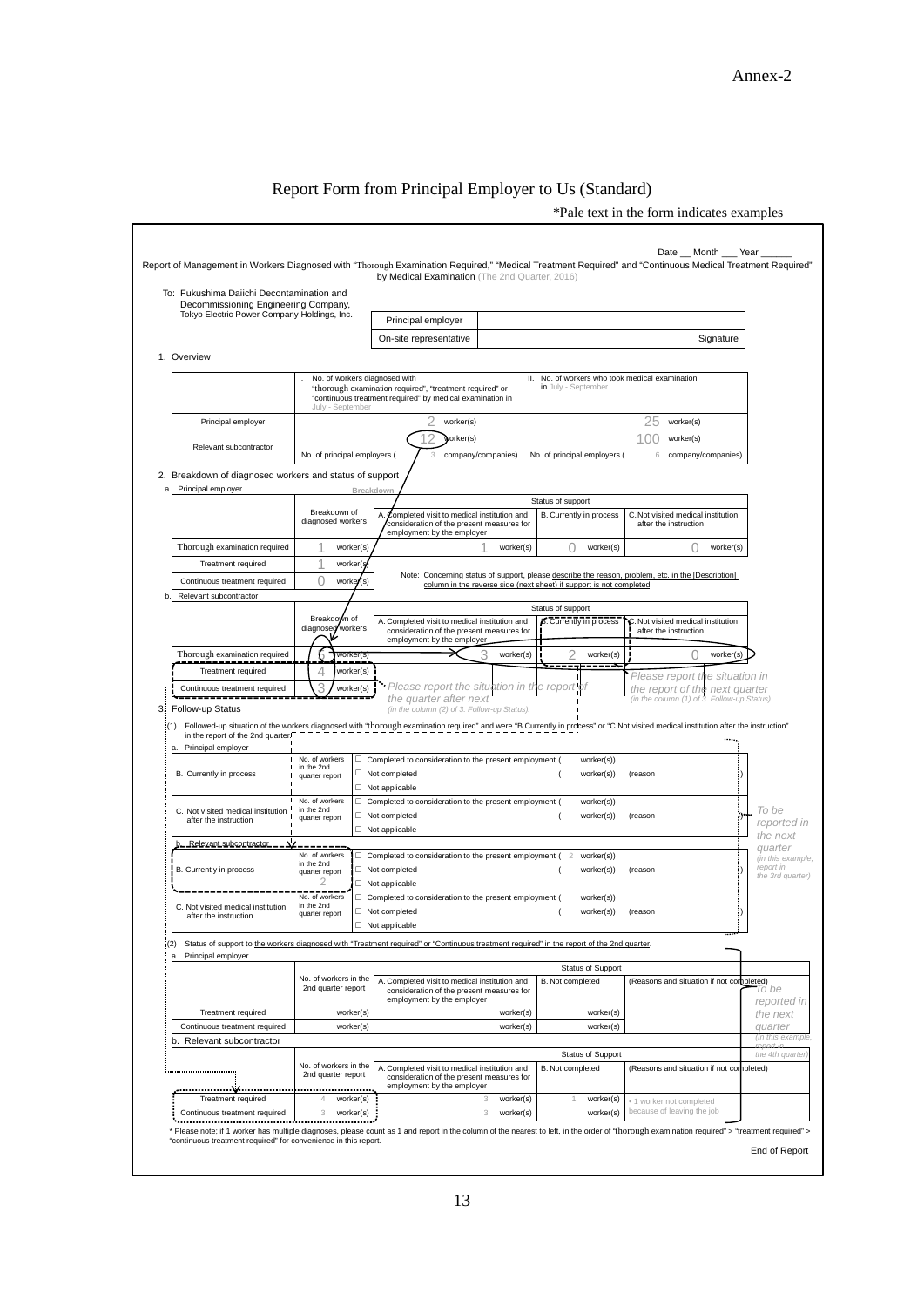### Result of Summary from Management Status Report of the Second Quarter (July–September) Concerning Medical Examinations

< Contents of Reports from Each Principal Employer to Us >

Number of workers by principal employer and relevant individual subcontractor

- Number of workers who took medical examinations during July–September
- Among them, the number of workers diagnosed with "thorough examination required," "treatment required," or "continuous treatment required"
- Status of support provided to those who were diagnosed with "thorough examination required." (Classified into A: Completed visit to medical institution and consideration of the present measures for employment by the employer, B: Currently in process, C: Not visited medical institution after the instruction)

< Subjects of Result Summary >

• Subjects: Principal employers 44 offices (41 companies)<sup>\*</sup> (among them, three offices did not have any relevant subcontractor)

\* One of the 42 companies included at the time of current status survey was excluded as they had finished their work.

- Note: Because the number of workers shown below are simple counts from the reports from each principal employer, there may be duplication due to transfers of workers, difference in section by name of work between principal employer and relevant subcontractor, etc. Moreover, some offices counted the general medical examination and ionizing radiation medical examination separately.
- 1. Status of Medical Examination and Results
- $\circ$  The number of workers who had a medical examination : Total 4762 workers

(Principal employer 1089 workers/ Relevant subcontractor 3673 workers)

O Total number of workers with diagnoses (Sum of "thorough examination required," "treatment required," and "continuous treatment required")

: Total 1139 workers [24%]

(Principal employer 329 workers [30%]/ Relevant subcontractor 810 workers [22%])  $\circ$  Number of workers by type of diagnosis

Thorough examination required :269 workers [6%]

Treatment required :161 workers [4%]/Continuous treatment required: 709 workers [15%]



- $\triangleright$  There were 1139 workers with diagnoses (total of three types of diagnoses), which accounted for 24% of all workers who had a medical examination. Among them, 269 (6%) workers were diagnosed with "thorough examination required."
- There was no significant difference between principal employers and relevant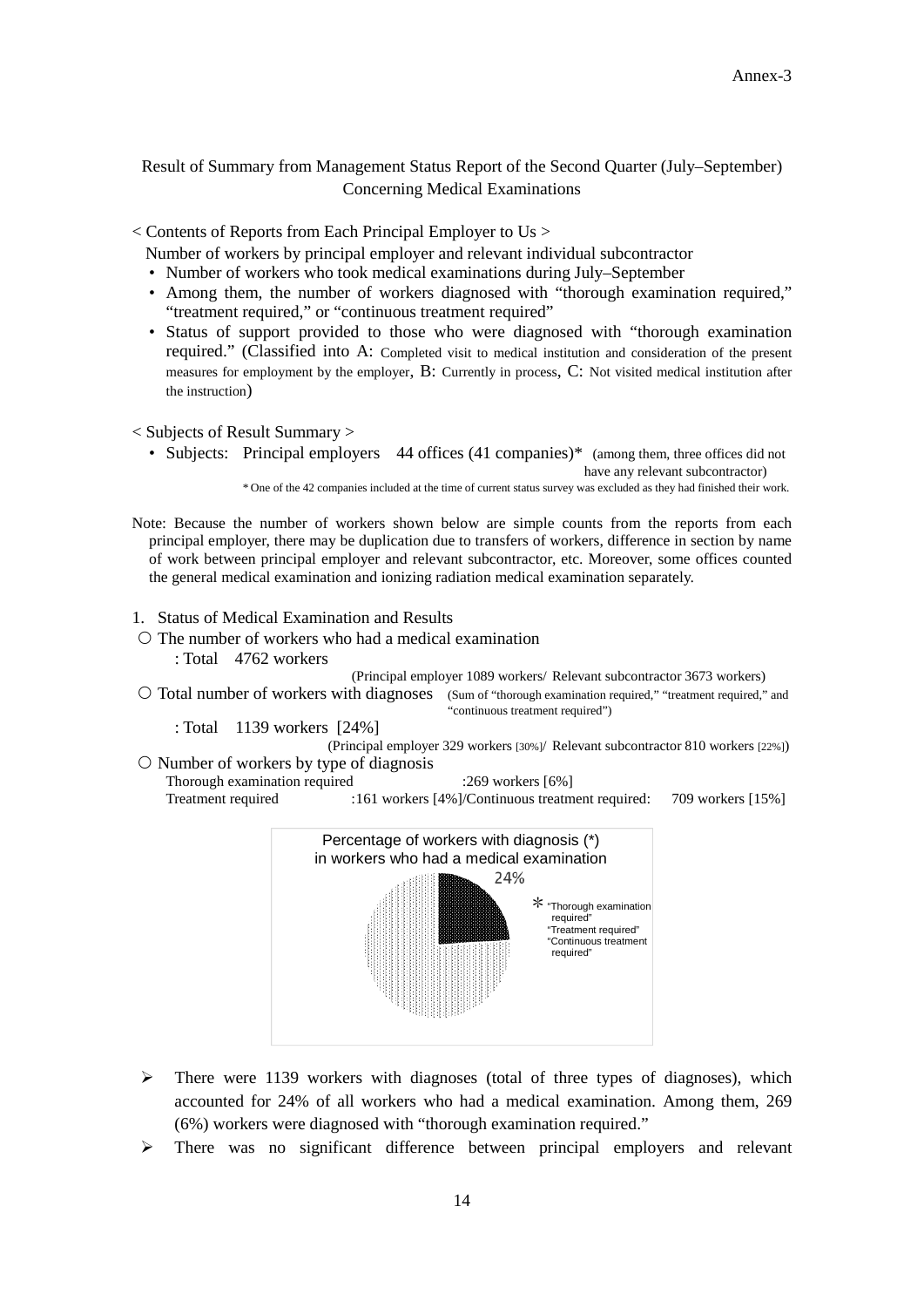subcontractors in the percentage of workers with diagnoses.

2. Status of Support Provided to Workers Diagnosed with "thorough examination required"

O Number of workers diagnosed with "thorough examination required"

269 workers (Principal employer: 88 workers/ Relevant subcontractor 181 workers)

- Number of Workers by Status of Support
	- A (Completed visit to medical institution and consideration
		- of the present measures for employment by the employer) 150 workers (38 workers/ 112 workers)
	-
	- B (Currently in process) 62 workers (35 workers / 27 workers)
	- C (Not visited medical institution after the instruction) 57 workers (15 workers/ 42 workers)
- 





- Concerning the status of support provided for workers diagnosed with "thorough examination required" (269 workers in total), those who reported as "A (Completed visit to medical institution and consideration of the present measures for employment by the employer)" represented 56% of the total at the time of request for this report. For the same category applied to "workers of principal employer" and "workers of relevant subcontractor," the former was 43% and the latter 62%.
- $\triangleright$  Furthermore, when workers who were expected to be cared for shortly in "B (Currently in process)" were included, the number of workers for both principal employers and relevant subcontractors increased to 80%. It is thought that workers for relevant subcontractors were in the status of being checked for instruction to visit to a medical institution and followed up by their companies and principal employers.
- Although 21% of workers reported as "C (Not visited medical institution after the instruction)," we confirmed that there were cases in which workers visited a medical